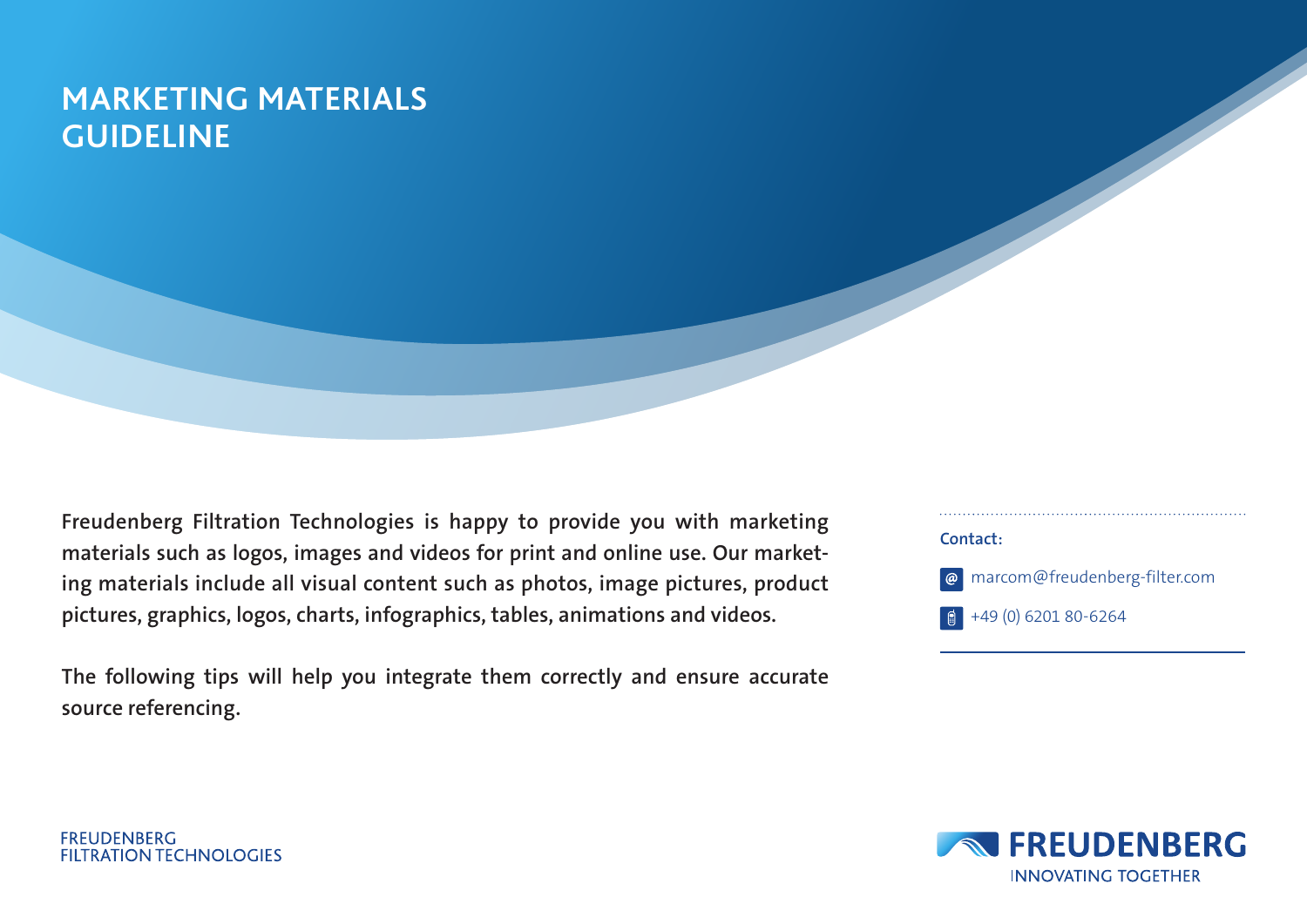## **LOGO**

#### USE THE ORIGINALS **EXECUTE ON THE ORIGINALS** ONE ON THE DOT NOT MODIFY THE COMPLY WITH

Use the logos only in their existing form. Brand logos must never be displayed without the company logo. If there is not enough space for both logos, always use only the company logo.

**Company logo**



**Brand logos**

micronAir®

viledon®

It is not permitted to change the constellation and proportions. Likewise, adjustments to color or negative representations are prohibited. Ideally, the logos should only appear on a white background.

**Do not rotate, distort or modify Logo protected area**







# PROTECTED AREA

Always maintain a substantial amount of free space around the logos. For the company logo, this must be at least the width and height of the symbol contained in the logo. For the product brand logos, the protected area corresponds to the size of the letter "n" within the logo.